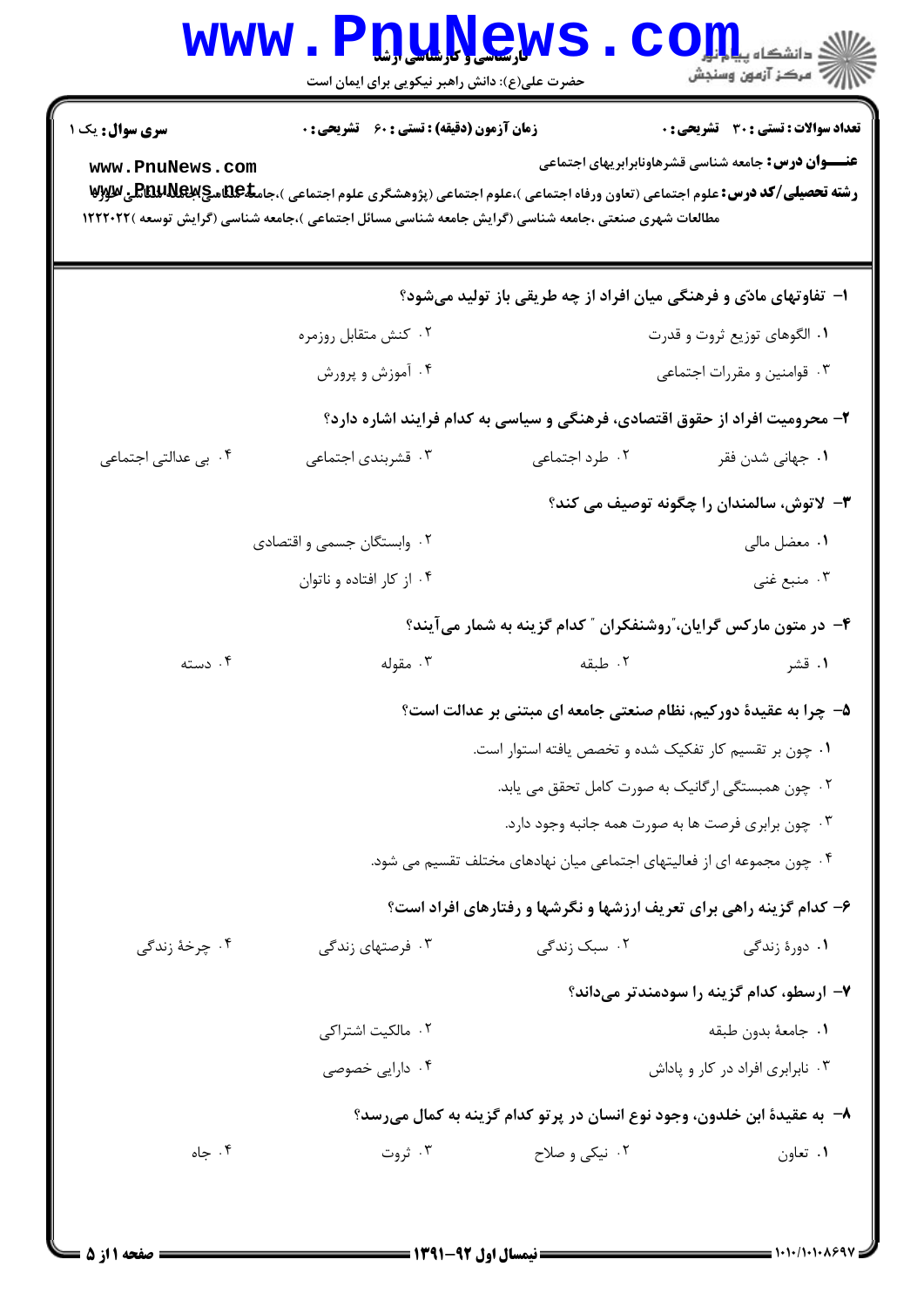|                                                                                                                                | www.PnuNews<br>حضرت علی(ع): دانش راهبر نیکویی برای ایمان است                                                                                                                                                                                                                                      |                                                                                   | الله دانشکاه پیام برای C<br>الله عرکز آزمهن وسنجش                                                          |  |  |
|--------------------------------------------------------------------------------------------------------------------------------|---------------------------------------------------------------------------------------------------------------------------------------------------------------------------------------------------------------------------------------------------------------------------------------------------|-----------------------------------------------------------------------------------|------------------------------------------------------------------------------------------------------------|--|--|
| <b>سری سوال : ۱ یک</b><br>www.PnuNews.com                                                                                      | <b>زمان آزمون (دقیقه) : تستی : 60 ٪ تشریحی : 0</b><br><b>رشته تحصیلی/کد درس:</b> علوم اجتماعی (تعاون ورفاه اجتماعی )،علوم اجتماعی (پژوهشگری علوم اجتماعی )،جامعه <b>لهیهپرCBBپپو</b> یسپی<br>مطالعات شهری صنعتی ،جامعه شناسی (گرایش جامعه شناسی مسائل اجتماعی )،جامعه شناسی (گرایش توسعه )۱۲۲۲۰۲۲ |                                                                                   | <b>تعداد سوالات : تستی : 30 ٪ تشریحی : 0</b><br><b>عنـــوان درس:</b> جامعه شناسی قشرهاونابرابریهای اجتماعی |  |  |
|                                                                                                                                |                                                                                                                                                                                                                                                                                                   | ۹– از دیدگاه مارکس، "روستاییان" چگونه طبقه ای هستند؟                              |                                                                                                            |  |  |
| ۰۴ طبقه فرعي                                                                                                                   | ۰۳ طبقه اصلی                                                                                                                                                                                                                                                                                      | ۰۲ طبقه در خود                                                                    | ۰۱ طبقه برای خود                                                                                           |  |  |
| ∙۱− به عقیدهٔ منتقدین سرمایه داری از قبیل لوکاچ وآلتوسر، اقتدار بوژوازی در دوران معاصر، تا حدود زیادی مرهون کدام<br>گزینه است؟ |                                                                                                                                                                                                                                                                                                   |                                                                                   |                                                                                                            |  |  |
|                                                                                                                                | ۰۲ تسلط بوژوازی بر رسانه های گروهی                                                                                                                                                                                                                                                                |                                                                                   | ۰۱ شکل گیری دولتهای رفاه بخش                                                                               |  |  |
|                                                                                                                                | ۰۴ افزایش بازدهی تولید                                                                                                                                                                                                                                                                            |                                                                                   | ۰۳ خودکار شدن تولید                                                                                        |  |  |
|                                                                                                                                |                                                                                                                                                                                                                                                                                                   | 11- به عقیدهٔ وبر اعضای یک طبقه از لحاظ کدام گزینه در وضع مشابهی قرار دارند؟      |                                                                                                            |  |  |
|                                                                                                                                | ۰۲ ارتباط با وسایل تولید                                                                                                                                                                                                                                                                          |                                                                                   | ۰۱ تواناييهاي طبيعي                                                                                        |  |  |
|                                                                                                                                | ۰۴ احترام یا منزلت اجتماعی                                                                                                                                                                                                                                                                        |                                                                                   | ۰۳ منافع و قدرت اقتصادي                                                                                    |  |  |
| ۱۲- به عقیدهٔ دیویس و مور وسایر فونکسیونالیستها، تشویق افراد به احراز مشاغل دارای کارکرد مهم، مستلزم کدام گزینه<br>است؟        |                                                                                                                                                                                                                                                                                                   |                                                                                   |                                                                                                            |  |  |
|                                                                                                                                |                                                                                                                                                                                                                                                                                                   |                                                                                   | ٠١. وفاق اجتماعي افراد جامعه                                                                               |  |  |
|                                                                                                                                |                                                                                                                                                                                                                                                                                                   |                                                                                   | ۰۲ رده بندی افراد بر اساس قضاوت دیگران                                                                     |  |  |
|                                                                                                                                |                                                                                                                                                                                                                                                                                                   |                                                                                   | ۰۳ یاداش گزاف و متناسب                                                                                     |  |  |
|                                                                                                                                |                                                                                                                                                                                                                                                                                                   | ۰۴ رده بندی افراد بر اساس وضع اقتصادی و وابستگی سیاسی                             |                                                                                                            |  |  |
|                                                                                                                                |                                                                                                                                                                                                                                                                                                   | ۱۳- مارکوزه از کدام گزینه برای بحث دربارهٔ سلطه مدیریت بر جامعه استفاده کرده است؟ |                                                                                                            |  |  |
|                                                                                                                                | ۰۲ توزیع دو گانهٔ اقتدار                                                                                                                                                                                                                                                                          |                                                                                   | ۰۱ تک بعدی شدن جامعه                                                                                       |  |  |
|                                                                                                                                | ۰۴ نهادی شدن تضاد                                                                                                                                                                                                                                                                                 |                                                                                   | ٠٣ جامعهٔ ما بعد صنعت                                                                                      |  |  |
|                                                                                                                                | ۱۴– چرا به عقیدهٔ رایت، کارمندان یقه سفید و حرفه ای، "جایگاه متناقض طبقاتی" دارند؟                                                                                                                                                                                                                |                                                                                   |                                                                                                            |  |  |
|                                                                                                                                |                                                                                                                                                                                                                                                                                                   |                                                                                   | ٠١ چون بر همهٔ ابعاد توليد كنترل دارند.                                                                    |  |  |
|                                                                                                                                |                                                                                                                                                                                                                                                                                                   | ۰۲ چون هم سرمایه دارند و هم به کارهای یدی میپردازند.                              |                                                                                                            |  |  |
|                                                                                                                                |                                                                                                                                                                                                                                                                                                   |                                                                                   | ۰۳ چون سرمایه دارند اما به کارهای یدی نمیپردازند.                                                          |  |  |
|                                                                                                                                |                                                                                                                                                                                                                                                                                                   | ۰۴ چون هم نیروی کار خود را می فروشند و هم بر محیط کار کنترل بیشتری دارند.         |                                                                                                            |  |  |
|                                                                                                                                |                                                                                                                                                                                                                                                                                                   |                                                                                   |                                                                                                            |  |  |

= 1・1・/1・1・1・997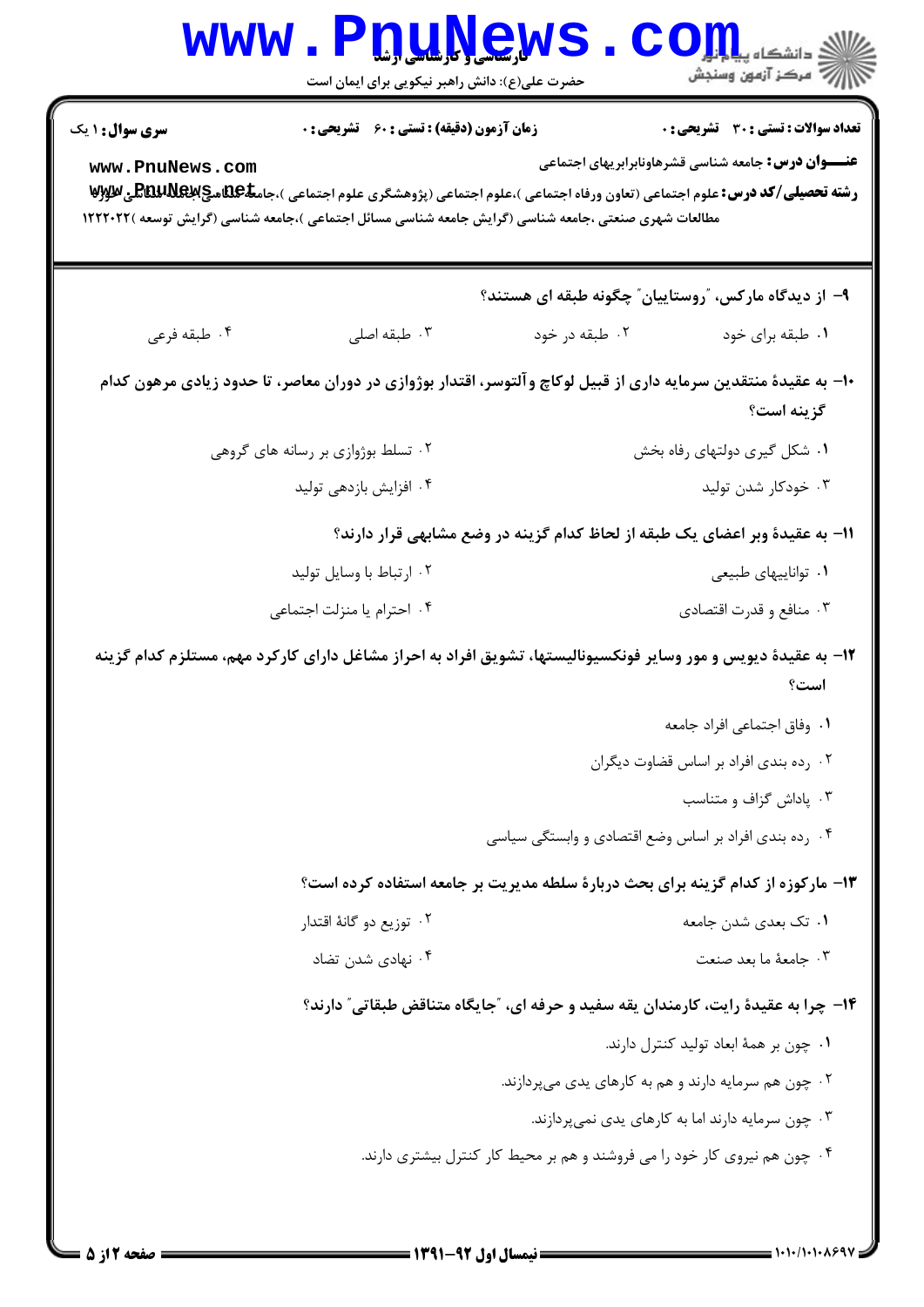|                                                                                                                                                   | www.PnuNews<br>حضرت علی(ع): دانش راهبر نیکویی برای ایمان است            |                                                                                                                                  | الله دانشکاه پیاپالی COM                                                                                   |  |  |
|---------------------------------------------------------------------------------------------------------------------------------------------------|-------------------------------------------------------------------------|----------------------------------------------------------------------------------------------------------------------------------|------------------------------------------------------------------------------------------------------------|--|--|
| <b>سری سوال : ۱ یک</b><br>www.PnuNews.com<br>مطالعات شهری صنعتی ،جامعه شناسی (گرایش جامعه شناسی مسائل اجتماعی )،جامعه شناسی (گرایش توسعه )۱۲۲۲۰۲۲ | <b>زمان آزمون (دقیقه) : تستی : 60 ٪ تشریحی : 0</b>                      | <b>رشته تحصیلی/کد درس: ع</b> لوم اجتماعی (تعاون ورفاه اجتماعی )،علوم اجتماعی (پژوهشگری علوم اجتماعی )،جام <b>عا£ABBپرE و Wyy</b> | <b>تعداد سوالات : تستی : 30 ٪ تشریحی : 0</b><br><b>عنـــوان درس:</b> جامعه شناسی قشرهاونابرابریهای اجتماعی |  |  |
|                                                                                                                                                   |                                                                         |                                                                                                                                  | ۱۵– کدام گزینه میکوشد فهم جدیدی از جهان عرضه کند؟                                                          |  |  |
| ۰۴ انباشت انعطاف پذیر                                                                                                                             | ۰۳ ما بعد نوگرايي                                                       | ۰۲ فراروايت مدرن                                                                                                                 | ۰۱ پست فوردیسم                                                                                             |  |  |
| ۱۶– به عقیدهٔ روسو، کدام گزینه مانع از آن میشود که حاکمان از قدرت اعطایی مردم برای ایجاد نابرابری سوء استفاده کنند؟                               |                                                                         |                                                                                                                                  |                                                                                                            |  |  |
| ۰۴ گردش نخبگان                                                                                                                                    | ۰۳ اراده عمومی                                                          | ٠٢ سلطه اقليت ممتاز                                                                                                              | ۰۱ مالکیت خصوصی                                                                                            |  |  |
|                                                                                                                                                   |                                                                         | ۱۷– به عقیدهٔ لنسکی، کدام گزینه می تواند موجب شکل گیری حکومتهای خشن و تشدید نابرابری قدرت شود؟                                   |                                                                                                            |  |  |
| ۰۲ سلطه رهبران بر منابع کمیاب                                                                                                                     |                                                                         | ٠١. پيشرفت تكنولوژى                                                                                                              |                                                                                                            |  |  |
| ۰۴ تشدید تهدید خارجی                                                                                                                              |                                                                         | ۰۳ نابرابری ثروت و منزلت                                                                                                         |                                                                                                            |  |  |
|                                                                                                                                                   |                                                                         | ۱۸− به عقیده مارشال، در جوامع غیر صنعتی، کدام گزینه موجب تقویت ایدئولوژیهای انقلابی طبقاتی می شد؟                                |                                                                                                            |  |  |
| ۰۲ برخوردار بودن همگان از حقوق اجتماعی و قدرت                                                                                                     |                                                                         | ۰۱ انکار حقوق کامل مدنی و سیاسی برای توده ها                                                                                     |                                                                                                            |  |  |
|                                                                                                                                                   | ۰۳ آمیختگی طبقات بوژروا و کارگر در جامعه و سیاست<br>۰۴ بسط حقوق شهروندی |                                                                                                                                  |                                                                                                            |  |  |
|                                                                                                                                                   |                                                                         | ۱۹- به عقیده گروهی از پژوهشگران، کدام گزینه سرآغاز برده داری است؟                                                                |                                                                                                            |  |  |
|                                                                                                                                                   | ۰۲ ضرورت استفاده از نیروی کار اسرای جنگی                                | ۰۱ ضرورت تولید و مصرف به صورت گروهی                                                                                              |                                                                                                            |  |  |
|                                                                                                                                                   | ۰۴ وجود اراضي گسترده و قابل كشت                                         |                                                                                                                                  | ۰۳ پیدایش نهادهای سیاسی                                                                                    |  |  |
|                                                                                                                                                   |                                                                         | +۲- در اروپای فئودال، کدام گزینه بیشترین ستم و نابرابری اجتماعی را تحمل می کرد؟                                                  |                                                                                                            |  |  |
|                                                                                                                                                   | ۰۲ بوروگرها(ساكنان شهرها)                                               |                                                                                                                                  | ۰۱ واسالها (خراجگزاران)                                                                                    |  |  |
|                                                                                                                                                   | ۰۴ روحانيون عاليمرتبه                                                   |                                                                                                                                  | ۰۳ زمینداران نظامی(شولیه ها)                                                                               |  |  |
| <b>۲۱</b> - به عقیده وود و شرمن، نژادگرایان از کدام گزینه به ضرر گروههای تحت ستم استفاده می کنند؟                                                 |                                                                         |                                                                                                                                  |                                                                                                            |  |  |
|                                                                                                                                                   | ۰۲ اعتقاد به تقدیر از لی                                                |                                                                                                                                  | ۰۱ تئوري کهتري بيولوژيکي                                                                                   |  |  |
|                                                                                                                                                   | ۰۴ ضرورت وجود تمايزات كاستى                                             |                                                                                                                                  | ۰۳ وجود ارتش ذخیره صنعتی                                                                                   |  |  |
|                                                                                                                                                   | ۲۲– به نظر اتکینسون، کارکنان "هسته" از کدام ویژگی برخور دارند؟          |                                                                                                                                  |                                                                                                            |  |  |
|                                                                                                                                                   | ۰۲ دارای قراردادهای کاری با زمان ثابت هستند.                            |                                                                                                                                  | ۰۱ هیچ گونه تضمین شغلی ندارند.                                                                             |  |  |
| ۰۴ مبلغی بابت کاری که انجام می دهند دریافت می کنند.                                                                                               |                                                                         |                                                                                                                                  | ۰۳ اکثراً سفید پوست و مرد هستند.                                                                           |  |  |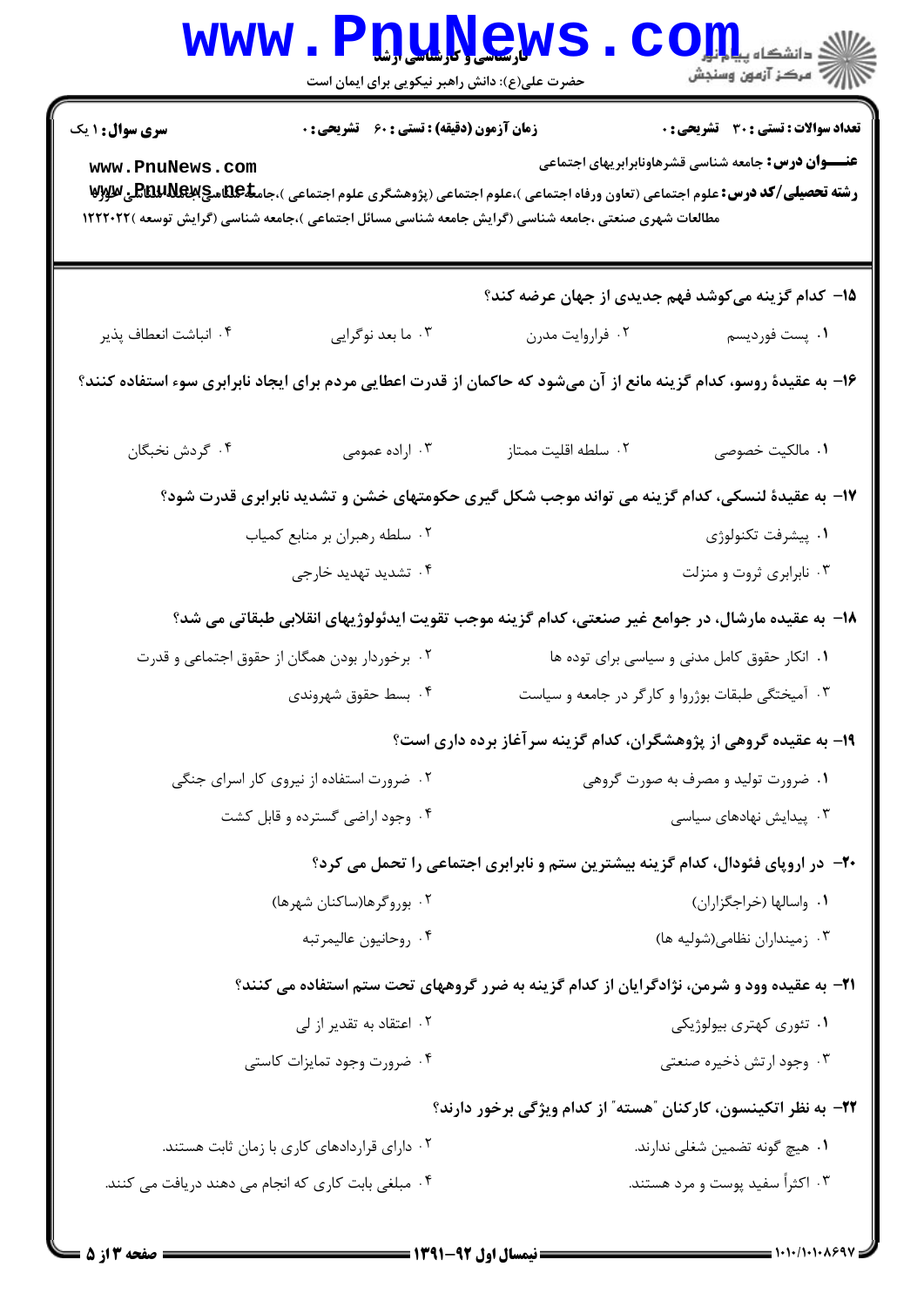| <b>WWW</b>                                                                                                                                                  | <b>V المسلم و تاریل بال بال</b><br>حضرت علی(ع): دانش راهبر نیکویی برای ایمان است |                                                                                                  | . دانشگاه پ <b>یاج ت<mark>و</mark>ر</b><br>رآب مرڪز آزمون وسنڊش |  |
|-------------------------------------------------------------------------------------------------------------------------------------------------------------|----------------------------------------------------------------------------------|--------------------------------------------------------------------------------------------------|-----------------------------------------------------------------|--|
| <b>سری سوال : ۱ یک</b>                                                                                                                                      | <b>زمان آزمون (دقیقه) : تستی : 60 گشریحی : 0</b>                                 |                                                                                                  | <b>تعداد سوالات : تستی : 30 ٪ تشریحی : 0</b>                    |  |
| www.PnuNews.com<br><b>رشته تحصیلی/کد درس: ع</b> لوم اجتماعی (تعاون ورفاه اجتماعی )،علوم اجتماعی (پژوهشگری علوم اجتماعی )،جامعه <b>لهیهچپپهپالتیالی سوپق</b> |                                                                                  |                                                                                                  | <b>عنـــوان درس:</b> جامعه شناسی قشرهاونابرابریهای اجتماعی      |  |
| مطالعات شهری صنعتی ،جامعه شناسی (گرایش جامعه شناسی مسائل اجتماعی )،جامعه شناسی (گرایش توسعه )۲۲۲۰۲۲                                                         |                                                                                  |                                                                                                  |                                                                 |  |
|                                                                                                                                                             |                                                                                  | <b>۲۳</b> - نخستین ملاک نو وبری ها برای تعریف طبقه اجتماعی چیست؟                                 |                                                                 |  |
|                                                                                                                                                             | ۰۲ فرصتهای شغلی در بازار                                                         |                                                                                                  | ۰۱ فرصت تحرک شغلی                                               |  |
|                                                                                                                                                             | ۰۴ نحوه و چگونگی مصرف                                                            |                                                                                                  | ۰۳ درآمد و ثروت                                                 |  |
|                                                                                                                                                             |                                                                                  | ۲۴- کدام طبقه، در مجموع، به خاطر سرمایه فرهنگی، مهارت، تخصص و دستاورد تحصیلی اش تعریف می شود؟    |                                                                 |  |
| ۰۴ طبقه کارگر                                                                                                                                               | ۰۳ طبقه متوسط جديد                                                               | ۰۲ طبقه متوسط قديم                                                                               | ٠١. طبقه بالا                                                   |  |
|                                                                                                                                                             |                                                                                  |                                                                                                  | ۲۵– به عقیده وبر، از خود بیگانگی ناشی از کدام گزینه است؟        |  |
| ۰۴ بوروکراسی                                                                                                                                                | ۰۳ انسداد اجتماعی                                                                | ۰۲ صنعت زدایی                                                                                    | ۰۱ مهارت زدایی                                                  |  |
| ۲۶- به عقیده برخی از صاحبنظران، کدام مورد اکنون از اقتدار و احترامی برخوردار است که زمانی جنبش کارگری از آن                                                 |                                                                                  |                                                                                                  | برخوردار بود؟                                                   |  |
|                                                                                                                                                             | ۲. قراردادهای شغلی در سطح ملی                                                    |                                                                                                  | ۰۱ هويت طبقاتي و شغلي                                           |  |
|                                                                                                                                                             | ۰۴ جنبشهای اجتماعی جدید                                                          |                                                                                                  | ۰۳ جنبشهای سند یکایی                                            |  |
| ۲۷– به نظر دارندورف، در شرایطی که امکان تحرک اجتماعی وجود دارد، افراد احتمالاً به چه اقدامی دست میزنند؟                                                     |                                                                                  |                                                                                                  |                                                                 |  |
|                                                                                                                                                             |                                                                                  |                                                                                                  | ٠١. با يكديگر به عنوان افرادي مجزا رقابت ميكنند.                |  |
|                                                                                                                                                             |                                                                                  |                                                                                                  | ۰۲ به منظور مبارزه طبقاتی خود را سازماندهی میکنند.              |  |
|                                                                                                                                                             | ۰۳ به عنوان اعضای یک طبقه اجتماعی برای بهبود وضع خود تلاش میکنند.                |                                                                                                  |                                                                 |  |
|                                                                                                                                                             |                                                                                  | ۰۴ هویت طبقاتی و وفاداری به این هویت را تقویت میکنند.                                            |                                                                 |  |
|                                                                                                                                                             |                                                                                  | ۲۸– جاحظ به نقل از اردشیر بابکان، کدام گزینه را متحیرین عامل ویرانی و انقراض حکومت معرفی می کند؟ |                                                                 |  |
| ۰۴ رشد پیشه وری                                                                                                                                             | ۰۳ مرزبندی بین طبقات                                                             | ٢. اختلاط طبقاتي                                                                                 | ۰۱ تضاد طبقاتی                                                  |  |
|                                                                                                                                                             |                                                                                  | ۲۹- به عقیده همایون کاتوزیان، چرا در ایران طبقه اریستوکرات پدید نیامد؟                           |                                                                 |  |
| ۰۲ چون زمینداران از حقوق زیادی برخوردار بودند.                                                                                                              |                                                                                  |                                                                                                  | ۰۱ چون جامعه از ثبات قانونمند برخوردار بود.                     |  |
| ۰۴ چون زمینهای زراعی مستقیماً در مالکیت دولت بود.                                                                                                           |                                                                                  |                                                                                                  | ۰۳ چون امکان رشد سرمایه داری وجود نداشت.                        |  |
|                                                                                                                                                             |                                                                                  |                                                                                                  |                                                                 |  |
|                                                                                                                                                             |                                                                                  |                                                                                                  |                                                                 |  |